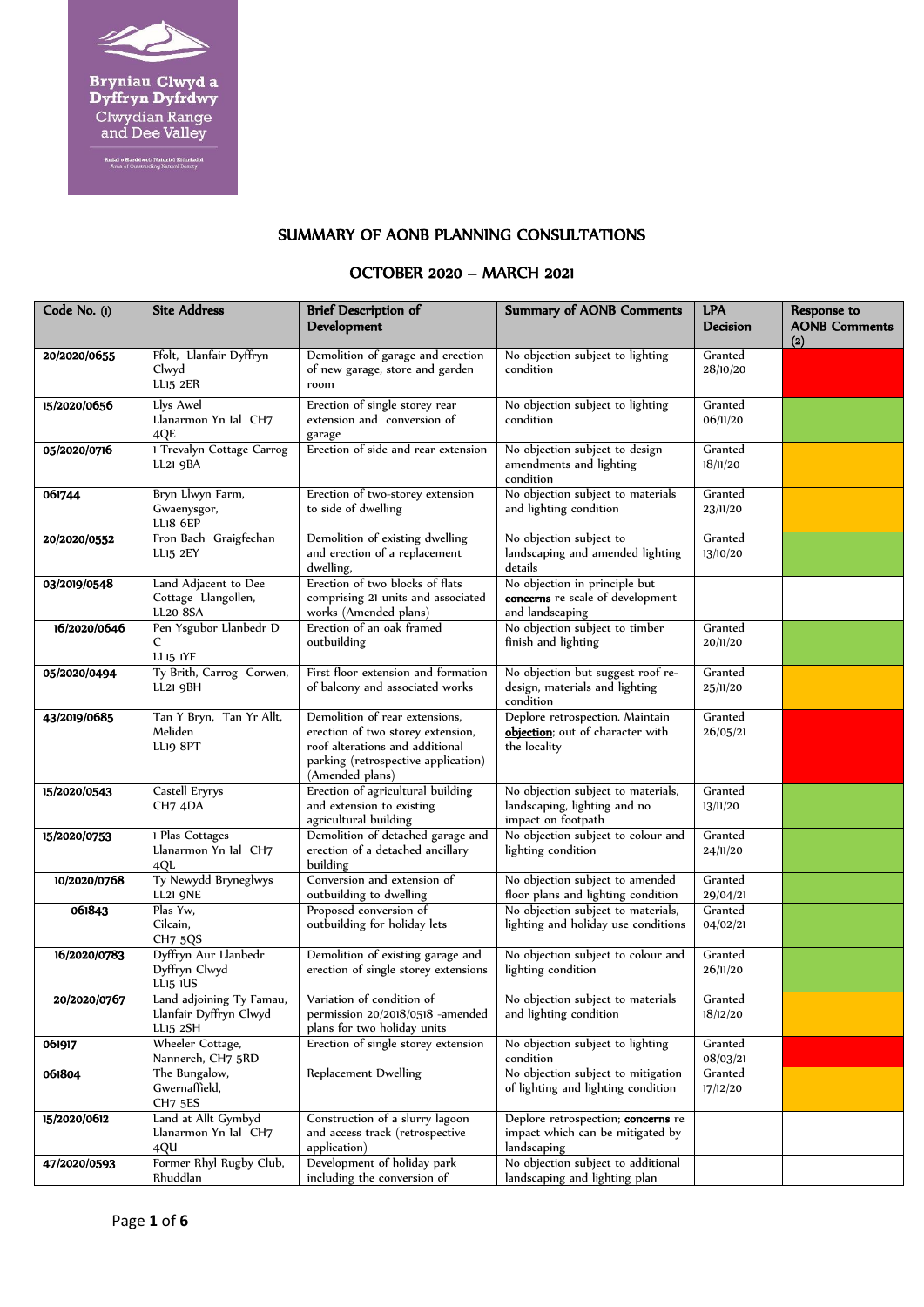| Code No. (1) | <b>Site Address</b>                                                     | <b>Brief Description of</b><br>Development                                                                                                 | <b>Summary of AONB Comments</b>                                                                               | <b>LPA</b><br><b>Decision</b> | Response to<br><b>AONB Comments</b><br>(2) |
|--------------|-------------------------------------------------------------------------|--------------------------------------------------------------------------------------------------------------------------------------------|---------------------------------------------------------------------------------------------------------------|-------------------------------|--------------------------------------------|
|              | <b>LL18 5RS</b>                                                         | existing clubhouse, erection of<br>new clubhouse and bunkhouse<br>buildings, 42 chalet units, parking,<br>landscaping and associated works |                                                                                                               |                               |                                            |
| 061832       | School House, Gronant,<br>CH8 9LU                                       | Siting of 3no. glamping pods and<br>associated parking                                                                                     | No objection subject to colour,<br>landscaping, lighting and holiday<br>use conditions                        | Granted<br>22/01/21           |                                            |
| 20/2020/0741 | Llanbenwch Caravan Park,<br>Llanfair DC LL15 2SH                        | Erection of a reception, shop and<br>cafe building and associated works                                                                    | No objection subject to lighting<br>condition                                                                 | Granted<br>10/12/20           |                                            |
| 03/2020/0920 | 25 Bridge Street<br>Llangollen,<br><b>LL20 8PF</b>                      | Change of use of existing<br>dwelling/retail unit to a holiday let                                                                         | No objection subject to<br>Conservation Officer views and<br>lighting condition                               | Granted<br>11/03/21           |                                            |
| 03/2020/0802 | Outbuildings at Tower<br>Farm Llangollen, LL20<br>8TE                   | Conversion and alterations to<br>form 6 holiday units and<br>associated works                                                              | No objection subject to materials,<br>lighting and landscaping<br>conditions                                  | Withdrawn<br>17/12/20         | N/A                                        |
| 03/2020/0857 | 15 Tyn Y Celyn Drive<br>Llangollen,<br><b>LL20 7PN</b>                  | Erection of two storey extension<br>to side and rear of dwelling                                                                           | No objection subject to lighting<br>condition                                                                 |                               |                                            |
| 061974       | Pen Uchaf Farm, Caerwys,<br>CH7 5BH                                     | Retention of residential dwelling<br>as built and completion of<br>dwelling                                                                | No objection subject to retention<br>of original character, lighting and<br>landscaping conditions            | Refused<br>31/03/21           | N/A                                        |
| 20/2020/0767 | Land adjoining Ty Famau,<br>Llanfair Dyffryn Clwyd<br>LLI5 2SH          | Variation of condition of<br>permission 20/2018/0518 -<br>amended plans for two holiday<br>units (Amended plans)                           | No objection to materials, further<br>lighting details required and<br>additional landscaping.                | Granted<br>18/12/20           | N/A                                        |
| 16/2020/0810 | Land adjacent to<br>Rhesgoed Farm Llanbedr<br>Dyffryn Clwyd<br>LLI5 IYE | Erection of an agricultural<br>building for the storage of hay and<br>fodder (resubmission)                                                | Object. Harmful impact on the<br>open character and appearance of<br>the landscape                            | Granted<br>16/12/20           |                                            |
| 22/2020/0896 | Bryn Bedw Llangynhafal<br>LLI5 IRU                                      | Construction of a manege                                                                                                                   | No objection subject to colour,<br>landscaping and no lighting                                                | Granted<br>21/01/21           |                                            |
| 17/2020/0319 | 12 Tai Newyddion<br>Llandegla<br>LLII 3BH                               | Restoration and extension of<br>existing dwelling and change of<br>use of land to domestic curtilage.                                      | No objection subject to materials<br>and lighting condition                                                   | Granted<br>06/05/21           |                                            |
| 09/2020/0908 | Llwyn Gyfyng,<br>Ty Draw Farm Bodfari<br><b>LLI6 4DR</b>                | Proposed rear extension and<br>internal alterations                                                                                        | No objection subject to lighting<br>condition                                                                 | Granted<br>05/01/21           |                                            |
| 47/2020/0949 | The Old Smithy<br>Tremeirchion St. Asaph,<br>LLI7 OUN                   | Proposed single storey linked<br>extension and replacement<br>windows                                                                      | No objection subject to<br>Conservation Officer views                                                         | Granted<br>06/04/21           | N/A                                        |
| 27/2020/0927 | Hendy Llantysilio<br>Llangollen,<br><b>LL20 8DE</b>                     | Installation of 2 new dormer<br>windows to replace existing roof<br>lights                                                                 | No objection                                                                                                  | Granted<br>13/01/21           | N/A                                        |
| 03/2020/0909 | Land at (Part garden of)<br>15 Maes Bache<br>Llangollen, LL20 8AQ       | Erection of dwelling, construction<br>of new access and associated<br>works                                                                | Object. Harmful impact on rural<br>character of locality                                                      | Granted<br>06/04/21           |                                            |
| 03/2020/0918 | Glas Aber, Geraint<br>Llangollen, LL20 8AA                              | Erection of 3 no. holiday pods and<br>associated works                                                                                     | Object. Harmful impact on rural<br>character of locality                                                      |                               |                                            |
| 24/2020/0671 | Cae Newydd Llanynys<br>LLI6 4PA                                         | Change of use of agricultural land<br>for the construction of carts and<br>keeping of horses                                               | No observations.<br>Some distance outside AONB                                                                | Granted<br>16/12/20           | N/A                                        |
| 062000       | Tyn Twll, Nercwys,<br>CH7 4BW                                           | Extensions to house and Garage to<br>incorporate first floor Home office                                                                   | Object to current proposals -<br>excessive scale. Suggest reduced<br>scheme.                                  | Refused<br>21/12/20           |                                            |
| 061777       | Ffrith Farm, Cilcain, Mold,<br>CH7 5PG                                  | 2no. self-catering tourist<br>accommodation units and<br>installation of septic tank                                                       | No objection subject to<br>landscaping, lighting and holiday<br>use conditions                                |                               |                                            |
| 03/2020/0959 | 45 Castle Street<br>Llangollen<br><b>LL20 8RU</b>                       | Alterations to the shopfront and<br>removal of internal dividing wall                                                                      | No objection subject to<br>Conservation Officer views.<br>Further details of colours and<br>signage required. | Granted<br>26/01/21           |                                            |
| 03/2020/0856 | 2 Royal View Llangollen<br>LL20 8TH                                     | Erection of a single storey<br>extension to dwelling                                                                                       | No objection subject to<br>Conservation Officer views                                                         | Granted<br>12/02/21           | N/A                                        |
| 03/2020/0802 | Outbuildings at Tower<br>Farm Llangollen, LL20<br>8TE                   | Conversion and alterations to<br>form 6 holiday units (Amended<br>plans)                                                                   | Support amendments                                                                                            | Withdrawn<br>17/12/20         | N/A                                        |
| 18/2020/0733 | Plas Ashpool Llandyrnog<br>LLI6 4HP                                     | Conversion of outbuilding to form<br>a holiday let and associated works                                                                    | No objection subject to lighting<br>details                                                                   |                               |                                            |
| 21/2020/0942 | Aberduna Farm                                                           | Demolition of existing extensions,                                                                                                         | No objection subject to                                                                                       |                               |                                            |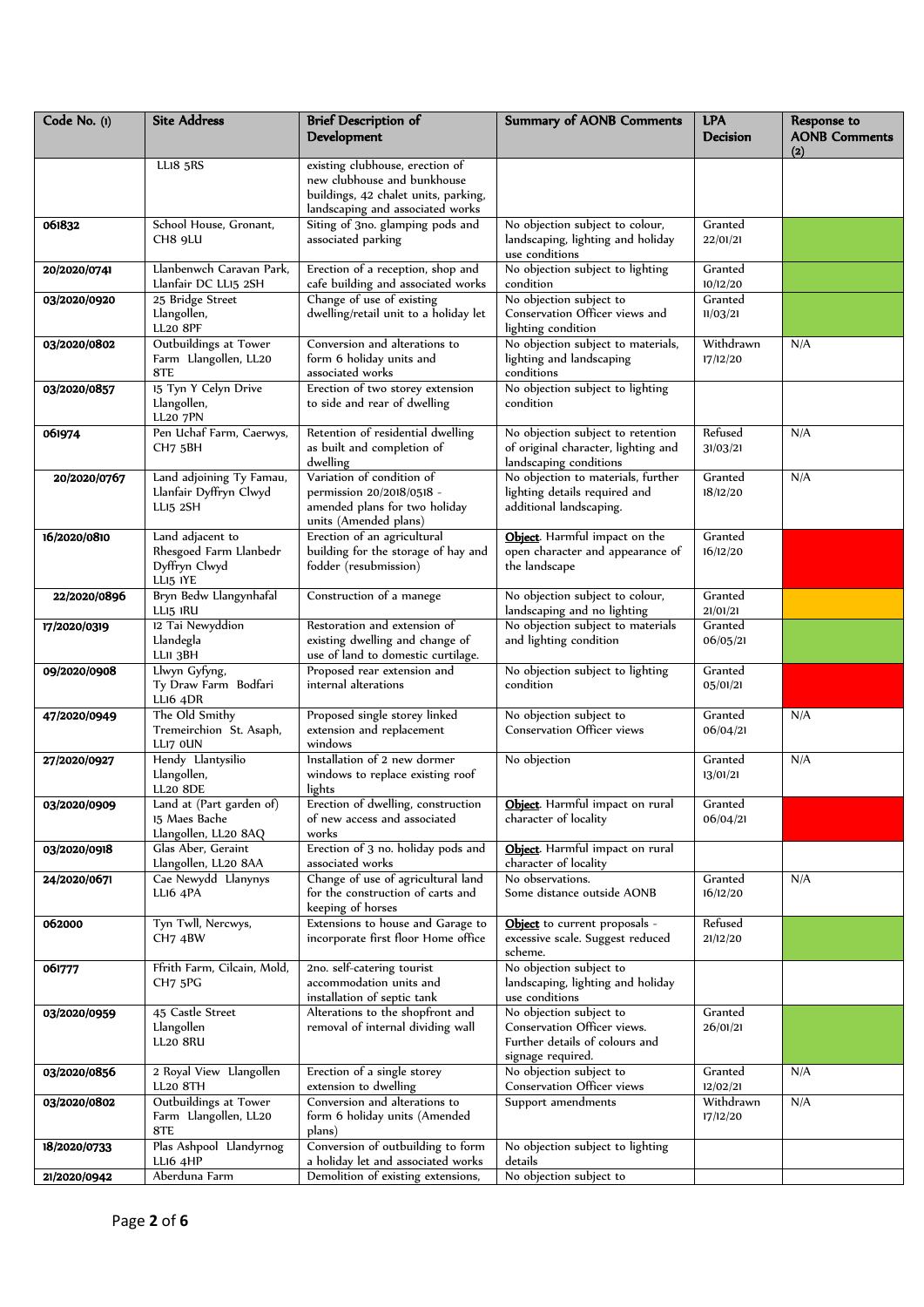| Code No. (1) | <b>Site Address</b>                                               | <b>Brief Description of</b><br>Development                                                         | <b>Summary of AONB Comments</b>                                                                 | <b>LPA</b><br><b>Decision</b> | Response to<br><b>AONB Comments</b><br>(2) |
|--------------|-------------------------------------------------------------------|----------------------------------------------------------------------------------------------------|-------------------------------------------------------------------------------------------------|-------------------------------|--------------------------------------------|
|              | Gwernymynydd CH7 5LE                                              | erection of new extensions and<br>detached garage                                                  | landscaping and lighting details                                                                |                               |                                            |
| 15/2020/0991 | <b>Tyddyn Tlodion</b><br>Llandegla LLII 3AT                       | Erection of a porch extension                                                                      | No objection subject to materials                                                               | Granted<br>03/02/21           |                                            |
| 27/2020/0376 | Land at Rock Farm<br>Eglwyseg LL20 8EH                            | Construction of a sheltered slurry<br>lagoon (amended plans)                                       | Support landscaping scheme                                                                      |                               | N/A                                        |
| 20/2020/0887 | Fron Fawr Graigfechan<br>LLI5 2HB                                 | Erection of extension and<br>alterations to dwelling                                               | Object. Excessive scale; suggest<br>redesign                                                    | Granted<br>24/02/21           |                                            |
| 15/2020/0916 | Fron Deg Eryrys Mold,<br>CH7 4DD                                  | Erection of an agricultural<br>storage/sheep shed                                                  | No objection subject to<br>landscaping and lighting                                             | Granted<br>07/01/21           |                                            |
| 42/2020/0923 | Land at Former Quarry<br>off High Street, Dyserth,<br>Rhyl        | Erection of a dwelling, detached<br>garage, annexe lodge and<br>associated works                   | No objection subject to lighting<br>condition                                                   |                               |                                            |
| 43/2020/0567 | Craig Yn Sholyn Ffordd<br>Bryniau Prestatyn, LL19<br>8RD          | Erection of extension and<br>alterations to dwelling, and<br>associated works                      | No objection subject to lighting<br>condition                                                   | Granted<br>18/01/21           |                                            |
| 27/2020/0869 | Pendinas, Llandegla LLII<br>3AA                                   | Proposed two storey pitched roof<br>extension                                                      | Concerns re scale of proposals                                                                  | Withdrawn<br>09/02/21         | N/A                                        |
| 062263       | Penallt,<br>Cilcain,<br>CH7 5NN                                   | Proposed Detached Garage                                                                           | No objection subject to<br>Conservation Officer views and<br>lighting                           | Withdrawn<br>25/02/21         | N/A                                        |
| 062131       | Casgliad Cerrig, Cilcain,<br>CH7 5HR                              | Proposed doors to rear elevation                                                                   | No objection                                                                                    | Granted<br>05/01/21           | N/A                                        |
| 062252       | Alyn Boarding Kennels,<br>Pantymwyn,<br>CH <sub>7</sub> 5EP       | Conversion of existing building to<br>holiday accommodation and first<br>floor for residential use | No objection subject to lighting<br>condition                                                   | Granted<br>17/03/21           |                                            |
| 062180       | Tan Y Fron, Llanasa Road,<br>Gronant, LL19 9TL                    | Demolition of existing dwelling<br>and erection of new dwelling                                    | No objection subject to lighting,<br>landscaping and removal of<br>permitted development rights |                               |                                            |
| 20/2020/0958 | Pendyffryn,<br>Pentre Coch<br><b>LLI5 2YD</b>                     | Siting of building for the storage<br>of equipment, machinery and tools                            | No objection in principle but<br>suggest alternative siting and<br>lighting condition           |                               |                                            |
| 41/2020/1030 | Hafod Tan yr Eglwys<br>Bodfari LL16 4DA                           | Erection of rear lean-to extension                                                                 | No objection subject to<br>Conservation Officer views                                           | Granted<br>12/02/21           | N/A                                        |
| 41/2020/1031 | Hafod Tan yr Eglwys<br>Bodfari<br>LLI6 4DA                        | Erection of rear lean-to extension<br>(Listed Building Application)                                | No objection subject to<br>Conservation Officer views                                           | Granted<br>12/03/21           | N/A                                        |
| 03/2020/1034 | 16 Willow Street<br>Llangollen, LL20 8HH                          | Erection of extension to side of<br>dwelling                                                       | No objection                                                                                    |                               | N/A                                        |
| 10/2020/0768 | Ty Newydd Bryneglwys<br><b>LL21 9NE</b>                           | Conversion and extension of<br>outbuilding to dwelling (Amended<br>plans)                          | Note amendments; no further<br>observations                                                     | Granted<br>29/04/21           | N/A                                        |
| 43/2020/0982 | South Winds,<br>Hillside, Prestatyn,<br>LLI8 6BY                  | Erection of first floor balcony<br>extension to dwelling                                           | No observations subject to lighting<br>condition                                                | Granted<br>28/01/21           |                                            |
| 03/2018/1141 | Tyn Y Wern Hotel<br>Llangollen,<br><b>LL20 7PH</b>                | Demolition of existing hotel and<br>erection of 16 dwellings (Amended<br>plans)                    | Maintain <b>Objection</b> to current<br>proposals; suggest alternative<br>scheme                | Refused<br>12/05/21           | N/A                                        |
| 03/2020/0909 | Land at (Part garden of)<br>15 Maes Bache<br>Llangollen, LL20 8AQ | Erection of dwelling and<br>construction of new access<br>(Additional information)                 | Maintain Objection                                                                              | Granted<br>06/04/21           | N/A                                        |
| 22/2020/0896 | Bryn Bedw Llangynhafal<br>LLI5 IRU                                | Construction of a manege<br>(Amended plans)                                                        | Support amendments                                                                              | Granted<br>21/01/21           | N/A                                        |
| 18/2020/1050 | Land opposite Bryntirion<br>Cottage Bodfari LL16<br>4HU           | Construction of a new vehicular<br>access                                                          | No objection; suggest minor<br>design changes and landscaping                                   | Granted<br>10/03/21           |                                            |
| 15/2020/1009 | Millrace Cottage<br>Llanarmon Yn Ial CH7<br>4QY                   | Erection of two storey extension<br>to rear of dwelling                                            | No objection subject to<br>Conservation Officer views,<br>materials and lighting                | Granted<br>24/03/21           |                                            |
| 15/2020/0803 | Fron Deg Eryrys CH7<br>4DD                                        | Demolition of existing<br>farmhouse/outbuildings, erection<br>of replacement dwelling              | No objection subject to<br>landscaping and lighting<br>conditions                               |                               |                                            |
| 10/2020/1007 | Land and Barn at Deio<br>Uchaf, Bryneglwys<br><b>LL21 9NP</b>     | Details of external lighting to<br>manege (condition 9 of planning<br>permission 10/2019/0443)     | Object. Harmful impact on AONB<br>dark sky.                                                     |                               |                                            |
| 42/2020/0619 | Land off Meliden Road,<br>Dyserth                                 | Erection of 34 no. dwellings and<br>associated works (Phase 2)                                     | No observations on principle but<br>concerns re landscaping. Lighting<br>plan required.         | Granted<br>15/03/21           |                                            |
| 15/2020/0612 | Land at Allt Gymbyd                                               | Construction of a slurry lagoon                                                                    | Amended landscaping scheme                                                                      |                               | N/A                                        |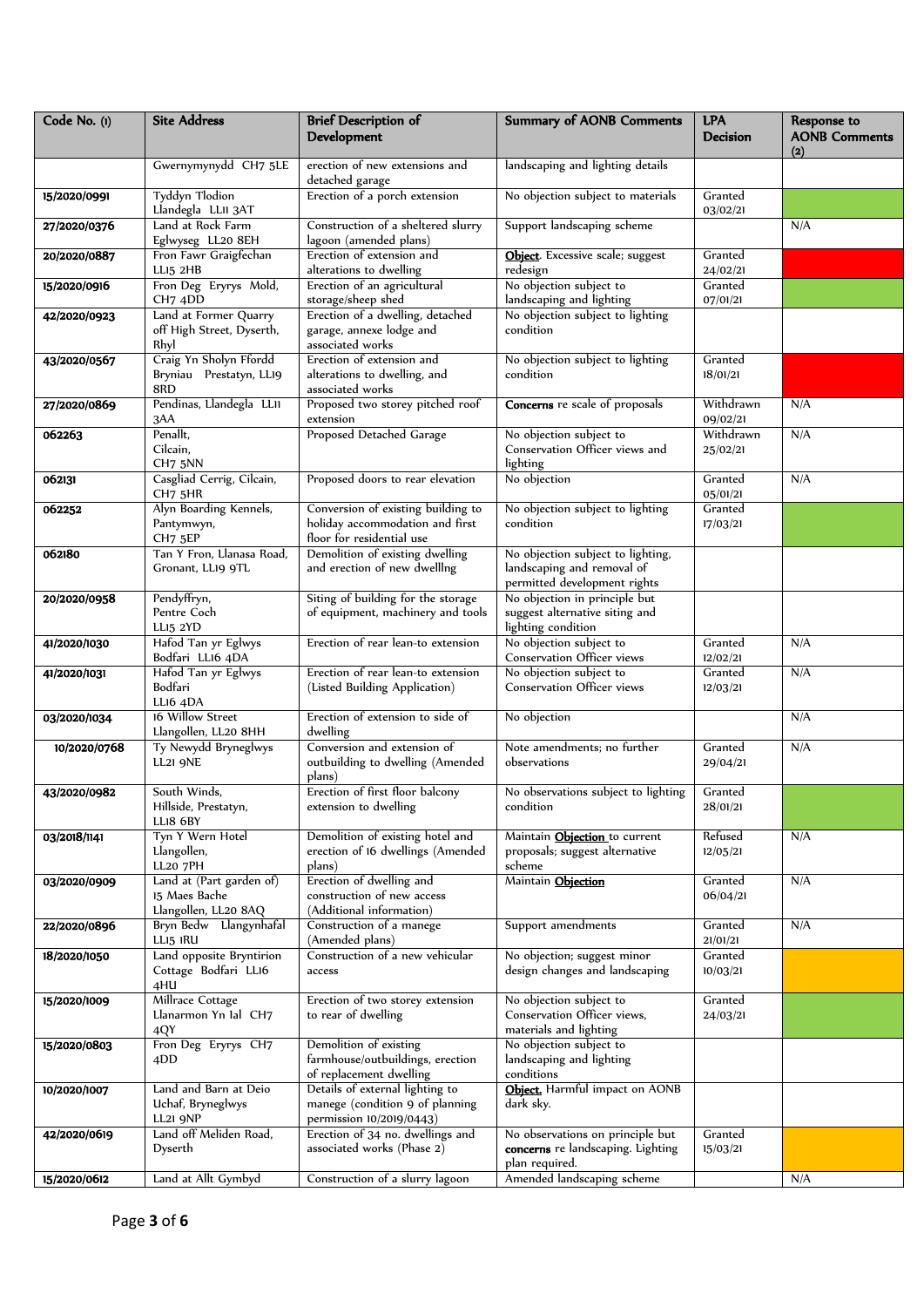| Code No. (1) | <b>Site Address</b>                                    | <b>Brief Description of</b><br>Development                                                                                                                            | <b>Summary of AONB Comments</b>                                                                                            | <b>LPA</b><br><b>Decision</b> | Response to<br><b>AONB Comments</b><br>(2) |
|--------------|--------------------------------------------------------|-----------------------------------------------------------------------------------------------------------------------------------------------------------------------|----------------------------------------------------------------------------------------------------------------------------|-------------------------------|--------------------------------------------|
|              | Llanarmon Yn Ial CH7<br>4QU                            | and access track<br>(Retrospectiveapplication)<br>(Amended plans)                                                                                                     | acceptable subject to management<br>plan                                                                                   |                               |                                            |
| 062110       | Hendre Quarry,<br>Rhydymwyn,<br>CH7 5QL                | The phased extraction of 28.38m<br>tonnes of limestone from existing<br>permitted area, eastern extension<br>to quarry and comprehensive<br>phased restoration sheme. | No objection subject to continuous<br>restoration, additional landscaping<br>and lighting conditions.                      |                               |                                            |
| 21/2020/1018 | Silverwood House<br>Gwernymynydd CH7 5LE               | Amendment to proposed garage<br>(application code no.<br>21/2020/0368)                                                                                                | Favour retention of natural local<br>stone wall facings                                                                    | Granted<br>24/02/21           |                                            |
| 03/2020/0972 | Land adjoining Waterloo<br>Cottages Llangollen         | Erection of 2 dwellings, access,<br>parking and associated works                                                                                                      | No objection in principle but<br>concerns re design. Additional<br>information requested.                                  | Withdrawn<br>01/03/21         | N/A                                        |
| 17/2021/0004 | Bodidris Hall Llandegla<br>LLII 3AL                    | Variation of planning permission<br>code no. 17/2014/0980 to provide<br>bat habitat mitigation                                                                        | No objection subject to Ecologist<br>and Conservation Officer views                                                        |                               | N/A                                        |
| 17/2021/0024 | Bryn Hyfryd Llandegla<br>LLII 3AN                      | Erection of extensions to front and<br>side of dwelling with balcony over.                                                                                            | No objection subject to lighting<br>condition.                                                                             | Granted<br>11/03/21           |                                            |
| 03/2020/0920 | 25 Bridge Street<br>Llangollen<br><b>LL20 8PF</b>      | Change of use of existing<br>dwelling/retail unit to holiday let<br>(Amended plans)                                                                                   | No objection                                                                                                               | Granted<br>11/03/21           | N/A                                        |
| 062307       | Cartrefle, Loggerheads<br>Road, Cilcain, CH7 5PG       | Erection of side, rear and front<br>extensions to dwelling raising roof<br>ridge height                                                                               | No objection subject to materials,<br>lighting and landscaping                                                             |                               |                                            |
| 21/2021/0045 | Cefn Cregog Maeshafn<br>CH7 5LR                        | Erection of single storey side<br>extensions                                                                                                                          | No objection subject to lighting<br>condition                                                                              | Granted<br>08/03/21           |                                            |
| 03/2021/0053 | Land at Llandyn Hall<br>Farm, Llangollen LL20<br>7UH   | Amendment to proposed caravan<br>site amenity building                                                                                                                | No objection                                                                                                               | Granted<br>26/02/21           | N/A                                        |
| 062363       | Fron House, Nannerch,<br>CH7 5RW                       | Demolition of porch and<br>replacement with two storey<br>porch                                                                                                       | No objection subject to materials<br>and lighting condition                                                                |                               |                                            |
| 05/2021/0002 | Tyn Y Ceubren<br>Glyndyfrdwy<br>LL21 9HN               | Erection of garage with games<br>room over                                                                                                                            | No objection subject to materials<br>and lighting condition                                                                | Withdrawn<br>08/03/21         | N/A                                        |
| 47/2021/0035 | Pen Uchaf Tremeirchion<br>LLI7 OUS                     | Change of use of land for the<br>siting of 5 Shepherd huts for<br>holiday use, parking and<br>associated works                                                        | No objection in principle but<br>concerns re siting; suggest<br>alternative site, reinstatement and<br>lighting conditions | Refused<br>29/04/21           |                                            |
| 03/2021/0071 | Maytree, Llangollen,<br><b>LL20 7BW</b>                | Erection of single storey side<br>extension                                                                                                                           | No objection subject to materials                                                                                          | Granted<br>23/03/21           |                                            |
| 062280       | Ty Bryn Goleu, Nannerch,<br>CH7 5RN                    | Change of Use of Land and<br>erection of a stable block, with<br>manege                                                                                               | No objection subject to<br>landscaping, materials, further<br>details and lighting                                         |                               |                                            |
| P/2020/0669  | Pant y Garn, Penycae,<br>WREXHAM,<br>LLI4 IUH          | Outline application for access and<br>layout of new kennels building,<br>parking and landscaping                                                                      | No objection subject to<br>landscaping, design and lighting<br>conditions                                                  | Granted<br>05/03/21           |                                            |
| 062286       | Erw Deg, Pantymwyn,<br>CH7 5EW                         | Change of Use of Holiday Cottage<br>to Annex                                                                                                                          | Object. Contrary to policy;<br>concerns re precedent                                                                       |                               |                                            |
| 21/2021/0052 | Burley Hill Quarry Pant<br>Du Road<br>Eryrys           | ElA Scoping Opinion - Extension<br>of time for working of quarry                                                                                                      | Support proposed LVIA; request<br>photomontages and consideration<br>of impact on dark skies.                              | Opinion<br>lssued<br>19/03/21 |                                            |
| 43/2020/0941 | Craig Yn Sholyn Bryniau<br>Prestatyn, LL19 8RD         | Erection of implement store, of<br>access track and associated works                                                                                                  | No objection in principle but<br>Object to design and scale.<br>Suggest redesign.                                          | Granted<br>15/04/21           |                                            |
| 10/2020/1007 | Land and Barn at Deio<br>Uchaf, Bryneglwys<br>LL21 9NP | Details of external lighting to<br>manege (condition 9 of planning<br>permission 10/2019/0443)<br>(Amended plans)                                                     | Maintain Objection. Harmful<br>impact on AONB dark sky.                                                                    |                               | N/A                                        |
| 22/2020/0537 | Wern Fawr Llangynhafal<br>LLI5 IRT                     | Construction of new driveway<br>within the domestic curtilage<br>(Amended proposals)                                                                                  | No objection                                                                                                               | Granted<br>01/02/21           | N/A                                        |
| 03/2021/0083 | Land Off Vicarage Road,<br>Llangollen                  | Variation of planning application<br>03/2016/0300 to amend to house<br>types and layout                                                                               | No observations                                                                                                            | Granted<br>28/04/21           | N/A                                        |
| 17/2021/0074 | Coed Llandegla Visitor<br>Centre<br>LLII 3AA           | Siting of office building to be used<br>in conjunction with existing use of<br>site                                                                                   | No objection subject to materials<br>and lighting condition                                                                | Granted<br>24/03/21           |                                            |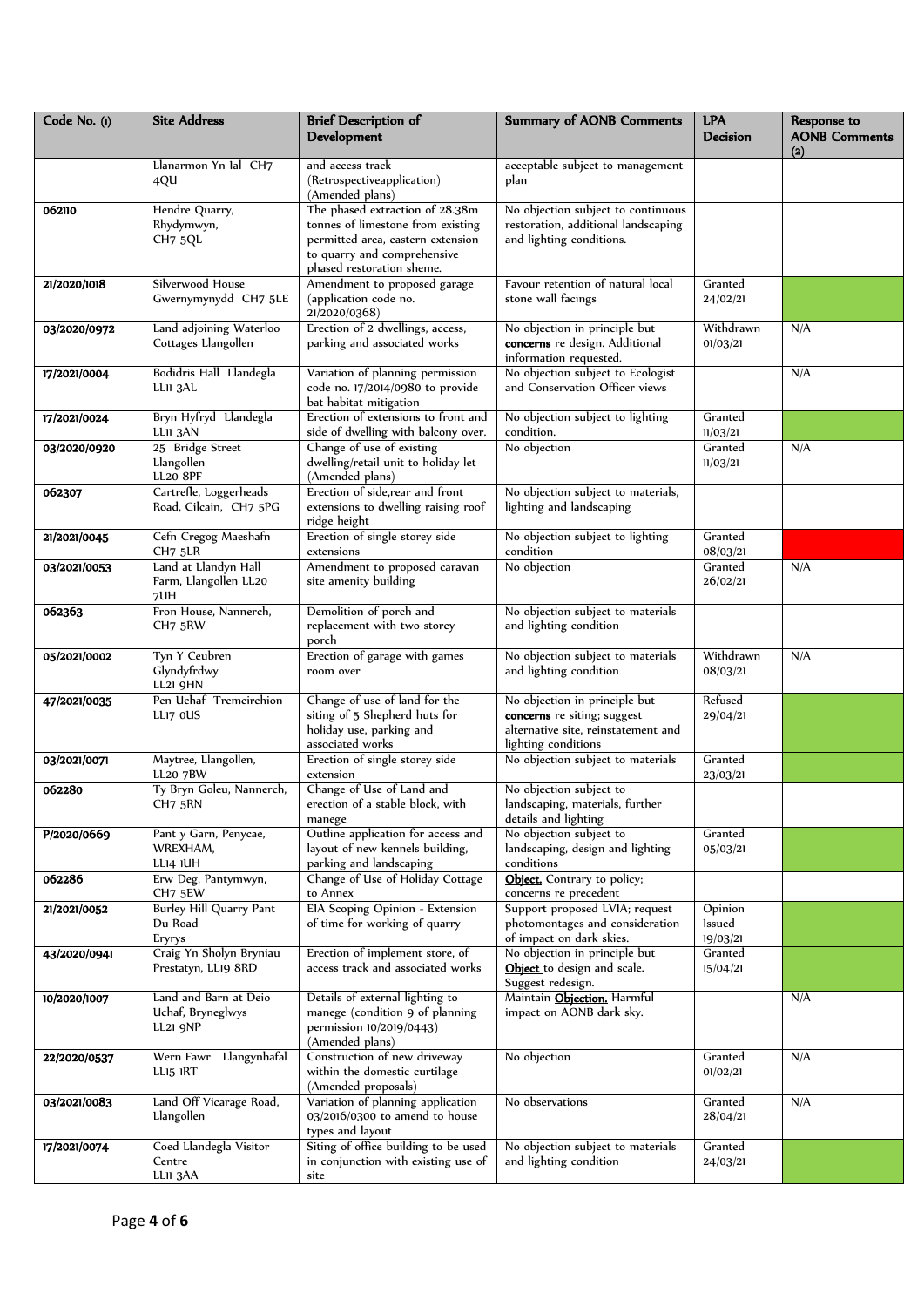| Code No. (1) | <b>Site Address</b>                                                  | <b>Brief Description of</b><br>Development                                                                                         | <b>Summary of AONB Comments</b>                                                                                                            | <b>LPA</b><br><b>Decision</b> | Response to<br><b>AONB Comments</b><br>(2) |
|--------------|----------------------------------------------------------------------|------------------------------------------------------------------------------------------------------------------------------------|--------------------------------------------------------------------------------------------------------------------------------------------|-------------------------------|--------------------------------------------|
| 062286       | Erw Deg, Pantymwyn,<br>CH7 5EW                                       | In Retrospect - Change of Use of<br>Holiday Cottage to Annex<br>(Amended description)                                              | Maintain <b>objection</b> . Deplore<br>retrospective nature of application                                                                 |                               | N/A                                        |
| 062440       | 1 ls Y Mynydd, Cilcain,<br>CH <sub>7</sub> 5PN                       | Formation of 6m x 4.4m tarmac<br>driveway                                                                                          | No objection                                                                                                                               | Granted<br>15/03/21           | N/A                                        |
| 062441       | 3 ls Y Mynydd, Cilcain,<br>CH7 5PN                                   | Formation of 6m x 4.2m tarmac<br>driveway                                                                                          | No objection                                                                                                                               | Granted<br>15/03/21           | N/A                                        |
| 062443       | 9 ls Y Mynydd, Cilcain,<br>CH7 5PN                                   | Formation of 5m x 3.5m tarmac<br>driveway                                                                                          | No objection                                                                                                                               | Granted<br>15/03/21           | N/A                                        |
| 062445       | Il Is Y Mynydd, Cilcain,<br>CH7 5PN                                  | Formation of 6.5m x 3m tarmac<br>driveway                                                                                          | No objection                                                                                                                               | Granted<br>15/03/21           | N/A                                        |
| 062446       | 13 ls Y Mynydd, Cilcain,<br>CH7 5PN                                  | Formation of 5m x 4.m tarmac<br>driveway                                                                                           | No objection                                                                                                                               | Granted<br>15/03/21           | N/A                                        |
| 062448       | 15 ls Y Mynydd, Cilcain,<br>CH <sub>7</sub> 5PN                      | Formation of 5m x 4m tarmac<br>driveway                                                                                            | No objection                                                                                                                               | Granted<br>15/03/21           | N/A                                        |
| 10/2021/0091 | Land and Barn at Deio<br>Uchaf Bryneglwys<br><b>LL21 9NP</b>         | Variation of planning permission<br>10/2019/0443 to allow<br>amendments to the approved<br>scheme                                  | No observations. Deplore<br>retrospective nature of application                                                                            |                               | N/A                                        |
| 10/2020/0768 | Ty Newydd Bryneglwys<br><b>LL21 9NE</b>                              | Conversion and extension of<br>outbuilding to dwelling (Amended<br>plans)                                                          | Note amendments; no further<br>observations                                                                                                | Granted<br>29/04/21           | N/A                                        |
| 47/2021/0103 | Brynllithrig Bach Cottage<br>Rhuallt LLI7 OTP                        | Details of external lighting<br>submitted in accordance with<br>planning permission 47/2020/0216                                   | Suggest fully shielded lighting<br>units and sensors/timers.                                                                               | Granted<br>29/03/21           |                                            |
| 20/2020/0887 | Fron Fawr Graigfechan<br>, LL15 2HB                                  | Erection of extension and<br>alterations to dwelling (Amended<br>plans)                                                            | Maintain <b>objection</b> . Excessive scale<br>of development                                                                              | Granted<br>24/02/21           | N/A                                        |
| 17/2020/0547 | Outbuilding at Tegla<br>House, Llandegla LLII 3AB                    | Conversion of detached garage to<br>form 1 dwelling, including<br>extensions and associated works                                  | Object. Concerns re subverting<br>the planning system and<br>appearance of development                                                     |                               |                                            |
| 09/2021/0090 | Maes Sied<br>Bodfari<br>LLI6 4HU                                     | Amendments to proposed<br>landscaping for application code<br>no. 09/2020/0461                                                     | No objection                                                                                                                               | Granted<br>05/03/21           | N/A                                        |
| 062489       | Norland, Pantymwyn,<br>CH <sub>7</sub> 5EW                           | Proposed single storey side<br>extension and removal of existing<br>garage                                                         | No objection subject to materials<br>and lighting condition                                                                                | Granted<br>19/03/21           |                                            |
| 47/2021/0029 | Glyn Isaf Tremeirchion<br>LLI7 OUS                                   | Erection of first floor extension to<br>dwelling and associated works                                                              | No objection                                                                                                                               | Granted<br>09/04/21           | N/A                                        |
| 16/2021/0118 | The Chantry Llanbedr<br>Dyffryn Clwyd LL15 ISY                       | Demolition of existing<br>conservatory and erection of<br>garden room extension                                                    | No objection subject to materials                                                                                                          | Granted<br>13/04/21           |                                            |
| 03/2020/1051 | Land at (Part garden of)<br>The Grange Llangollen<br><b>LL20 8AP</b> | Erection of 1 no. detached dwelling<br>and associated works                                                                        | No objection subject to lighting<br>condition                                                                                              |                               |                                            |
| 20/2021/0085 | Hirdir, Pentrecelyn LL15<br>2HF                                      | Erection of extensions and re-<br>modelling of dwelling,<br>construction of garage and<br>associated works                         | No objection subject to<br>landscaping and lighting<br>conditions                                                                          |                               |                                            |
| 10/2020/0768 | Ty Newydd Bryneglwys<br><b>LL21 9NE</b>                              | Conversion and extension of<br>outbuilding to dwelling (Lighting<br>plan)                                                          | No objection                                                                                                                               | Granted<br>29/04/21           | N/A                                        |
| 42/2021/0073 | Land at (part garden of)<br>Mount House Dyserth<br>LLI8 6BY          | Erection of dwelling, garage and<br>vehicular access (Amended<br>Scheme)                                                           | No objection subject to<br>landscaping and lighting<br>conditions                                                                          |                               |                                            |
| 15/2020/1019 | Pen Y Ffrith Llanarmon<br>Yn Ial CH7 4QX                             | Retrospective application for<br>alterations of existing fishing<br>ponds, removal of trees and<br>erection of 7 "Angler Shelters" | Deplore retrospection and tree<br>felling. No objection in principle<br>subject to landscaping, materials,<br>tree protection and lighting |                               |                                            |
| 03/2021/0185 | Irvan, Maesmawr Road,<br>Llangollen, LL20 7PG                        | Erection of dormer roof extension<br>to rear of dwelling                                                                           | No objection subject to materials                                                                                                          | Granted<br>30/04/21           |                                            |
| 05/2021/0034 | Allt Y Celyn,<br>Carrog<br>LL21 9LD                                  | Construction of a manege for<br>personal use                                                                                       | No objection subject to retention<br>of trees, personal use and no<br>lighting                                                             | Granted<br>27/04/21           |                                            |
| 20/2021/0206 | Maes Derwen Llanfair<br>Dyffryn Clwyd LL15 2UW                       | Variation of planning permission<br>20/2016/0719 to increase size of<br>extension                                                  | No objection                                                                                                                               | Granted<br>08/04/21           | N/A                                        |
| 27/2021/0056 | Land at Tan Y Castell<br>Llangollen                                  | Change of use of land for the<br>siting of 2 Yurts for holiday                                                                     | No objection subject to lighting<br>and reinstatement of the land                                                                          |                               |                                            |